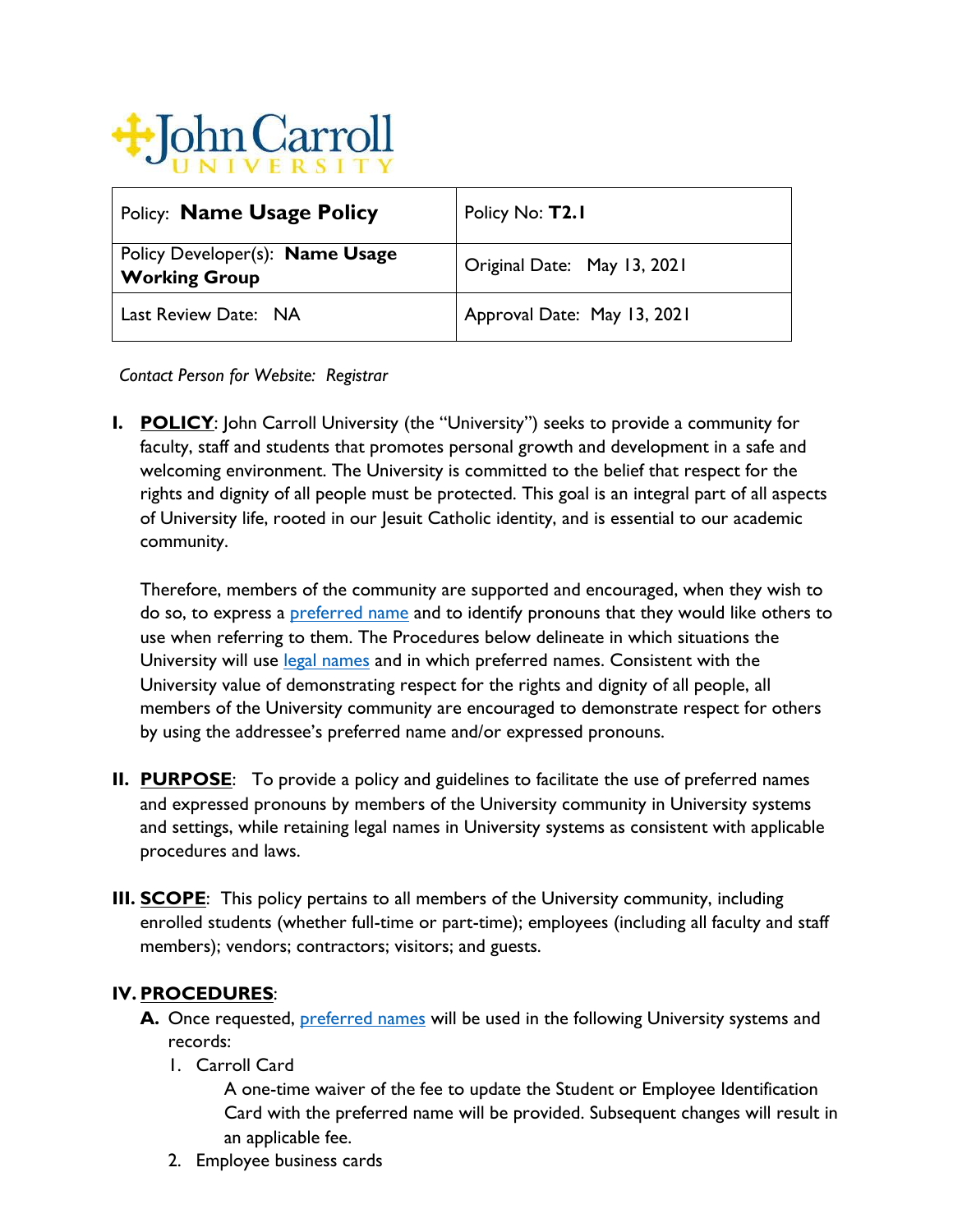- 3. Online Directory
	- a. Students can make a request that their directory information not be released to the public. [Students must request to withhold directory information](https://jcu.edu/registrar/students/ferpa) in writing to the [Registrar's Office](https://jcu.edu/registrar/students/ferpa). The request will be honored until such time as the student requests otherwise in writing. In the event that such written notification is not filed, the University assumes that the student does not object to the release of directory information.
	- b. Employees may request to restrict the listing of their (legal or preferred) names in the online employee directory by contacting Human Resources. Approvals will be made on a case-by-case basis.
- 4. Official Student or Employee Email Display Name
	- A one-time request for an email alias using the preferred name will be granted. Subsequent changes will be evaluated on a case-by-case basis. An email alias does not change the actual email address but allows the email address based on preferred name to work.
- 5. Class and Grade Rosters (for students and employees taking courses)
- 6. Learning Management System (Canvas)
- 7. Reports and/or lists generated for academic purposes
- 8. University Press Releases (i.e., Dean's List)
- 9. University-sponsored Social Media Sites
- 10. Other University-sponsored venues, as appropriate and approved on a case-by-base basis
- **B.** [Legal names](#page-2-1) will continue to be used for official University records including, but not limited to the following:
	- 1. Legal Documents and Reports Produced by the University (i.e., enrollment reports to the National Student Clearinghouse, enrollment lists for student insurance)
	- 2. Applications for Admission
	- 3. Student Account Statement (Bills)
	- 4. Financial Aid, Scholarship and Loan Documents
	- 5. Transcripts (Official and unofficial)
	- 6. Enrollment Verifications
	- 7. Degree Verifications
	- 8. Student Employment Documents
	- 9. Responses to requests for **FERPA Directory Information**
	- 10. Responses to requests made under the [Solomon Amendment](https://www.law.cornell.edu/uscode/text/10/983)
	- 11. Employment Verifications
	- 12. Employment Documents
	- 13. Paychecks, W2s, and other Payroll documents
	- 14. Benefits Enrollment
	- 15. IRS, SSA, and other state and federal reporting requirements
	- 16. Campus network ID (username) and official email address (other than an email alias)
- **C.** Graduating students have the option of specifying the name they wish to be used on their diploma and in the Commencement Program when completing the Application for Graduation.
- **D.** Official University communications that require the use of the legal/primary name shall use that name; other University communications will use the preferred name. Students